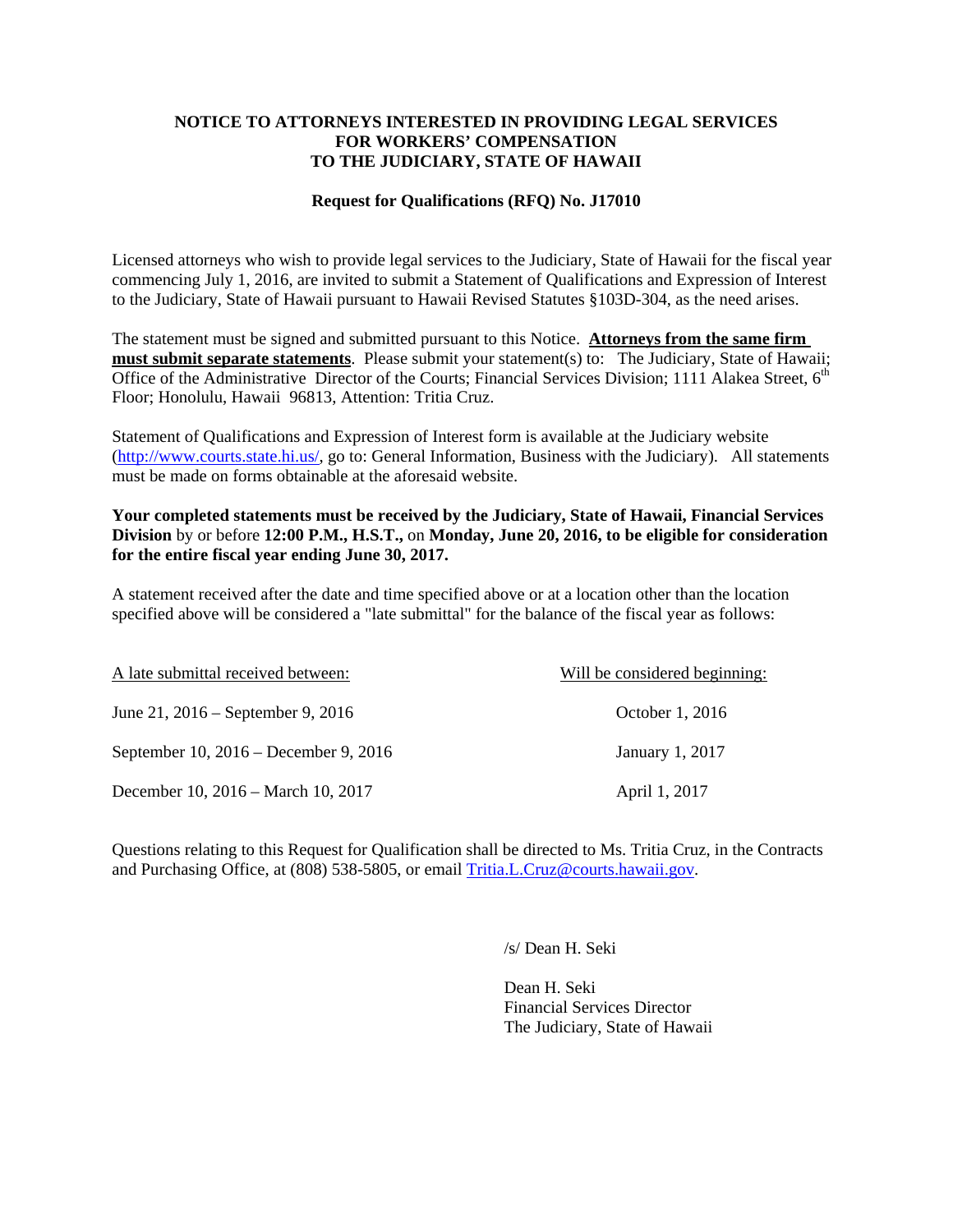# STATEMENT OF QUALIFICATIONS AND EXPRESSIONS OF INTEREST JUDICIARY, STATE OF HAWAI 'I

Please answer all questions as completely and accurately as possible. Use additional sheets, if necessary. A Statement of Qualifications may be denied consideration on the basis of incomplete and/or inaccurate answers. A law office or firm shall submit a Statement of Qualifications for **EACH** attorney who will be providing services on behalf of the Judiciary.

## 1. Name and Contact Information

*Last name, first name, middle initial* 

*Other names used* 

*Business Address* 

*Business Telephone No. Fax No.* 

*\_\_\_\_\_\_\_\_\_\_\_\_\_\_\_\_\_\_\_\_\_\_\_\_\_\_\_\_\_\_\_\_\_\_\_\_\_\_\_\_\_\_ \_\_\_\_\_\_\_\_\_\_\_\_\_\_\_\_\_\_\_\_\_\_\_\_\_\_\_\_\_\_\_\_\_\_\_* 

*Business email address* 

2. Employment history from date of admission to the Hawaii State Bar or 1994 (whichever is later), to the present. Include names and addresses of places worked and dates of employment.

\_\_\_\_\_\_\_\_\_\_\_\_\_\_\_\_\_\_\_\_\_\_\_\_\_\_\_\_\_\_\_\_\_\_\_\_\_\_\_\_\_\_\_\_\_\_\_\_\_\_\_\_\_\_\_\_\_\_\_\_\_\_\_\_\_\_\_\_\_\_\_\_\_\_\_\_\_\_\_\_\_\_\_\_\_\_ \_\_\_\_\_\_\_\_\_\_\_\_\_\_\_\_\_\_\_\_\_\_\_\_\_\_\_\_\_\_\_\_\_\_\_\_\_\_\_\_\_\_\_\_\_\_\_\_\_\_\_\_\_\_\_\_\_\_\_\_\_\_\_\_\_\_\_\_\_\_\_\_\_\_\_\_\_\_\_\_\_\_\_\_\_\_ \_\_\_\_\_\_\_\_\_\_\_\_\_\_\_\_\_\_\_\_\_\_\_\_\_\_\_\_\_\_\_\_\_\_\_\_\_\_\_\_\_\_\_\_\_\_\_\_\_\_\_\_\_\_\_\_\_\_\_\_\_\_\_\_\_\_\_\_\_\_\_\_\_\_\_\_\_\_\_\_\_\_\_\_\_\_ \_\_\_\_\_\_\_\_\_\_\_\_\_\_\_\_\_\_\_\_\_\_\_\_\_\_\_\_\_\_\_\_\_\_\_\_\_\_\_\_\_\_\_\_\_\_\_\_\_\_\_\_\_\_\_\_\_\_\_\_\_\_\_\_\_\_\_\_\_\_\_\_\_\_\_\_\_\_\_\_\_\_\_\_\_\_ \_\_\_\_\_\_\_\_\_\_\_\_\_\_\_\_\_\_\_\_\_\_\_\_\_\_\_\_\_\_\_\_\_\_\_\_\_\_\_\_\_\_\_\_\_\_\_\_\_\_\_\_\_\_\_\_\_\_\_\_\_\_\_\_\_\_\_\_\_\_\_\_\_\_\_\_\_\_\_\_\_\_\_\_\_\_ \_\_\_\_\_\_\_\_\_\_\_\_\_\_\_\_\_\_\_\_\_\_\_\_\_\_\_\_\_\_\_\_\_\_\_\_\_\_\_\_\_\_\_\_\_\_\_\_\_\_\_\_\_\_\_\_\_\_\_\_\_\_\_\_\_\_\_\_\_\_\_\_\_\_\_\_\_\_\_\_\_\_\_\_\_\_ \_\_\_\_\_\_\_\_\_\_\_\_\_\_\_\_\_\_\_\_\_\_\_\_\_\_\_\_\_\_\_\_\_\_\_\_\_\_\_\_\_\_\_\_\_\_\_\_\_\_\_\_\_\_\_\_\_\_\_\_\_\_\_\_\_\_\_\_\_\_\_\_\_\_\_\_\_\_\_\_\_\_\_\_\_\_

3. Legal education. Include name and address of law school and dates attended.

4. Jurisdictions admitted to practice law. Include jurisdictions and dates of admission.

\_\_\_\_\_\_\_\_\_\_\_\_\_\_\_\_\_\_\_\_\_\_\_\_\_\_\_\_\_\_\_\_\_\_\_\_\_\_\_\_\_\_\_\_\_\_\_\_\_\_\_\_\_\_\_\_\_\_\_\_\_\_\_\_\_\_\_\_\_\_\_\_ \_\_\_\_\_\_\_\_\_\_\_\_\_\_\_\_\_\_\_\_\_\_\_\_\_\_\_\_\_\_\_\_\_\_\_\_\_\_\_\_\_\_\_\_\_\_\_\_\_\_\_\_\_\_\_\_\_\_\_\_\_\_\_\_\_\_\_\_\_\_\_\_ \_\_\_\_\_\_\_\_\_\_\_\_\_\_\_\_\_\_\_\_\_\_\_\_\_\_\_\_\_\_\_\_\_\_\_\_\_\_\_\_\_\_\_\_\_\_\_\_\_\_\_\_\_\_\_\_\_\_\_\_\_\_\_\_\_\_\_\_\_\_\_\_

\_\_\_\_\_\_\_\_\_\_\_\_\_\_\_\_\_\_\_\_\_\_\_\_\_\_\_\_\_\_\_\_\_\_\_\_\_\_\_\_\_\_\_\_\_\_\_\_\_\_\_\_\_\_\_\_\_\_\_\_\_\_\_\_\_\_\_\_\_\_\_\_ \_\_\_\_\_\_\_\_\_\_\_\_\_\_\_\_\_\_\_\_\_\_\_\_\_\_\_\_\_\_\_\_\_\_\_\_\_\_\_\_\_\_\_\_\_\_\_\_\_\_\_\_\_\_\_\_\_\_\_\_\_\_\_\_\_\_\_\_\_\_\_\_ \_\_\_\_\_\_\_\_\_\_\_\_\_\_\_\_\_\_\_\_\_\_\_\_\_\_\_\_\_\_\_\_\_\_\_\_\_\_\_\_\_\_\_\_\_\_\_\_\_\_\_\_\_\_\_\_\_\_\_\_\_\_\_\_\_\_\_\_\_\_\_\_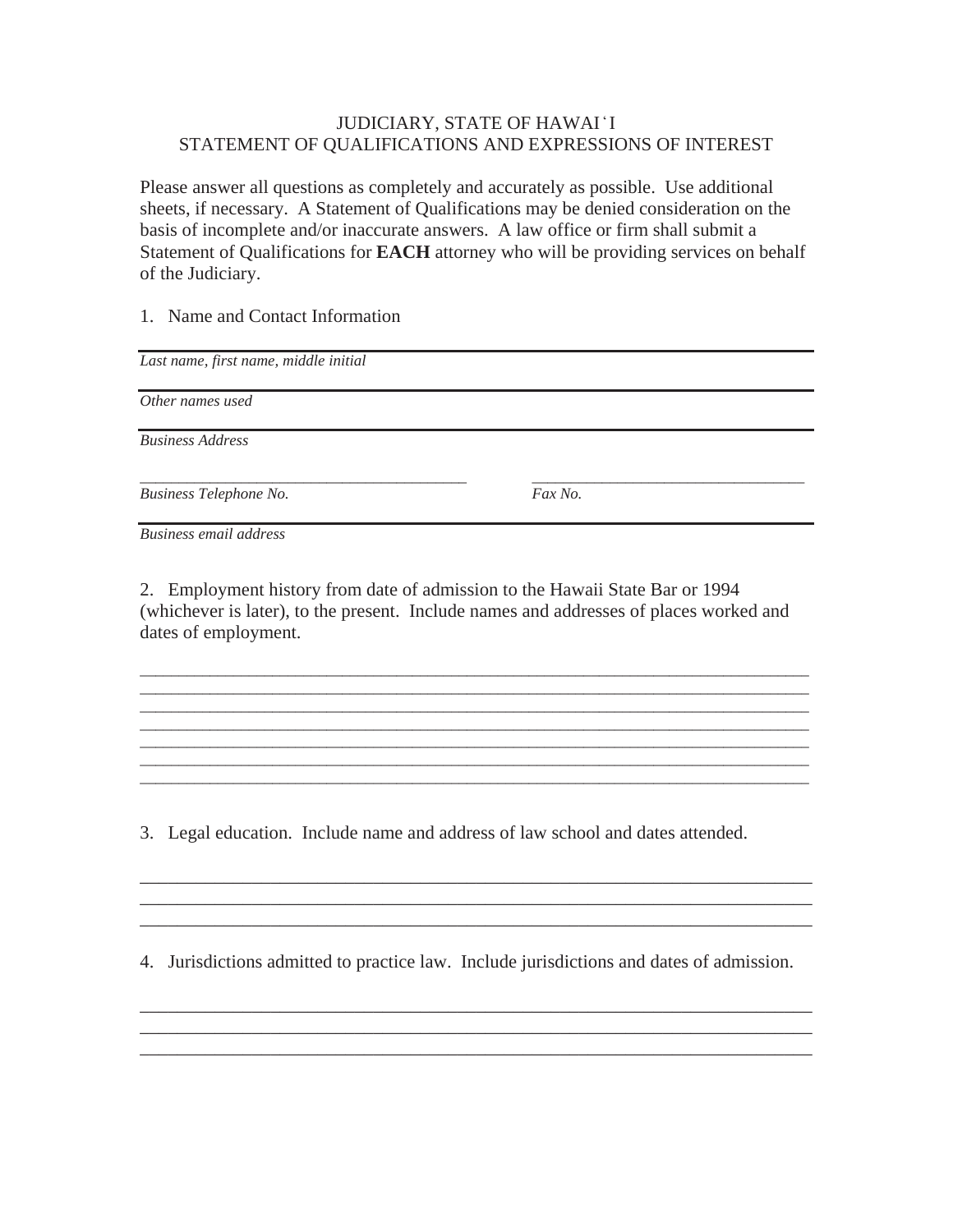5. Has disciplinary action ever been taken against your license to practice law in the State of Hawai 'i, or any other jurisdiction in which you are licensed to practice law? If you answer "Yes," provide a complete explanation of the complaint, findings, disciplinary action, and status.

\_\_\_\_\_\_\_\_\_\_\_\_\_\_\_\_\_\_\_\_\_\_\_\_\_\_\_\_\_\_\_\_\_\_\_\_\_\_\_\_\_\_\_\_\_\_\_\_\_\_\_\_\_\_\_\_\_\_\_\_\_\_\_\_\_\_\_\_\_\_\_\_

\_\_\_\_\_\_\_\_\_\_\_\_\_\_\_\_\_\_\_\_\_\_\_\_\_\_\_\_\_\_\_\_\_\_\_\_\_\_\_\_\_\_\_\_\_\_\_\_\_\_\_\_\_\_\_\_\_\_\_\_\_\_\_\_\_\_\_\_\_\_\_\_

6. Prior experience. (a) Using your best estimate, state the total number of cases in which you have represented the employer in a workers' compensation case. (b) Out of that total, state the number of cases in which you represented a government entity. (c) State the number of workers' compensation cases you handled on appeal to the appellate courts.

 $\left( \text{a} \right)$ (b) \_\_\_\_\_\_\_\_\_\_\_\_\_\_\_\_\_\_\_\_\_\_  $(c)$ 

7. References. From the cases included in the response to No. 6 above, identify persons who can serve as references regarding the legal services you provided.

\_\_\_\_\_\_\_\_\_\_\_\_\_\_\_\_\_\_\_\_\_\_\_\_\_\_\_\_\_\_\_\_\_\_\_\_\_\_\_\_\_\_\_\_\_\_\_\_\_\_\_\_\_\_\_\_\_\_\_\_\_\_\_\_\_\_\_\_\_\_\_\_ \_\_\_\_\_\_\_\_\_\_\_\_\_\_\_\_\_\_\_\_\_\_\_\_\_\_\_\_\_\_\_\_\_\_\_\_\_\_\_\_\_\_\_\_\_\_\_\_\_\_\_\_\_\_\_\_\_\_\_\_\_\_\_\_\_\_\_\_\_\_\_\_

8. Briefly summarize the most difficult case in which you have provided representation for an employer in a workers' compensation case. Include information on why the case was difficult, what you did to handle the difficulty, and the outcome of the case.

\_\_\_\_\_\_\_\_\_\_\_\_\_\_\_\_\_\_\_\_\_\_\_\_\_\_\_\_\_\_\_\_\_\_\_\_\_\_\_\_\_\_\_\_\_\_\_\_\_\_\_\_\_\_\_\_\_\_\_\_\_\_\_\_\_\_\_\_\_\_\_\_  $\_$  ,  $\_$  ,  $\_$  ,  $\_$  ,  $\_$  ,  $\_$  ,  $\_$  ,  $\_$  ,  $\_$  ,  $\_$  ,  $\_$  ,  $\_$  ,  $\_$  ,  $\_$  ,  $\_$  ,  $\_$  ,  $\_$  ,  $\_$  ,  $\_$  ,  $\_$  ,  $\_$  ,  $\_$  ,  $\_$  ,  $\_$  ,  $\_$  ,  $\_$  ,  $\_$  ,  $\_$  ,  $\_$  ,  $\_$  ,  $\_$  ,  $\_$  ,  $\_$  ,  $\_$  ,  $\_$  ,  $\_$  ,  $\_$  ,  $\_$  ,  $\_$  ,  $\_$  ,  $\_$  ,  $\_$  ,  $\_$  ,  $\_$  ,  $\_$  ,  $\_$  ,  $\_$  ,  $\_$  ,  $\_$  ,  $\_$  ,  $\_$  ,  $\_$  ,  $\_$  ,  $\_$  ,  $\_$  ,  $\_$  ,  $\_$  $\mathcal{L}_\mathcal{L} = \mathcal{L}_\mathcal{L} = \mathcal{L}_\mathcal{L} = \mathcal{L}_\mathcal{L} = \mathcal{L}_\mathcal{L} = \mathcal{L}_\mathcal{L} = \mathcal{L}_\mathcal{L} = \mathcal{L}_\mathcal{L} = \mathcal{L}_\mathcal{L} = \mathcal{L}_\mathcal{L} = \mathcal{L}_\mathcal{L} = \mathcal{L}_\mathcal{L} = \mathcal{L}_\mathcal{L} = \mathcal{L}_\mathcal{L} = \mathcal{L}_\mathcal{L} = \mathcal{L}_\mathcal{L} = \mathcal{L}_\mathcal{L}$ \_\_\_\_\_\_\_\_\_\_\_\_\_\_\_\_\_\_\_\_\_\_\_\_\_\_\_\_\_\_\_\_\_\_\_\_\_\_\_\_\_\_\_\_\_\_\_\_\_\_\_\_\_\_\_\_\_\_\_\_\_\_\_\_\_\_\_\_\_\_\_\_

\_\_\_\_\_\_\_\_\_\_\_\_\_\_\_\_\_\_\_\_\_\_\_\_\_\_\_\_\_\_\_\_\_\_\_\_\_\_\_\_\_\_\_\_\_\_\_\_\_\_\_\_\_\_\_\_\_\_\_\_\_\_\_\_\_\_\_\_\_\_\_\_

\_\_\_\_\_\_\_\_\_\_\_\_\_\_\_\_\_\_\_\_\_\_\_\_\_\_\_\_\_\_\_\_\_\_\_\_\_\_\_\_\_\_\_\_\_\_\_\_\_\_\_\_\_\_\_\_\_\_\_\_\_\_\_\_\_\_\_\_\_\_\_\_ \_\_\_\_\_\_\_\_\_\_\_\_\_\_\_\_\_\_\_\_\_\_\_\_\_\_\_\_\_\_\_\_\_\_\_\_\_\_\_\_\_\_\_\_\_\_\_\_\_\_\_\_\_\_\_\_\_\_\_\_\_\_\_\_\_\_\_\_\_\_\_\_

 $\mathcal{L}_\mathcal{L} = \{ \mathcal{L}_\mathcal{L} = \{ \mathcal{L}_\mathcal{L} = \{ \mathcal{L}_\mathcal{L} = \{ \mathcal{L}_\mathcal{L} = \{ \mathcal{L}_\mathcal{L} = \{ \mathcal{L}_\mathcal{L} = \{ \mathcal{L}_\mathcal{L} = \{ \mathcal{L}_\mathcal{L} = \{ \mathcal{L}_\mathcal{L} = \{ \mathcal{L}_\mathcal{L} = \{ \mathcal{L}_\mathcal{L} = \{ \mathcal{L}_\mathcal{L} = \{ \mathcal{L}_\mathcal{L} = \{ \mathcal{L}_\mathcal{$ 

 $\mathcal{L}_\text{max} = \mathcal{L}_\text{max} = \mathcal{L}_\text{max} = \mathcal{L}_\text{max} = \mathcal{L}_\text{max} = \mathcal{L}_\text{max} = \mathcal{L}_\text{max} = \mathcal{L}_\text{max} = \mathcal{L}_\text{max} = \mathcal{L}_\text{max} = \mathcal{L}_\text{max} = \mathcal{L}_\text{max} = \mathcal{L}_\text{max} = \mathcal{L}_\text{max} = \mathcal{L}_\text{max} = \mathcal{L}_\text{max} = \mathcal{L}_\text{max} = \mathcal{L}_\text{max} = \mathcal{$ 

9. Fees. List all hourly fees and other fees charged for services provided, including incourt and out-of-court fees, fees charged by partners, associates, and paralegals, etc.

\_\_\_\_\_\_\_\_\_\_\_\_\_\_\_\_\_\_\_\_\_\_\_\_\_\_\_\_\_\_\_\_\_\_\_\_\_\_\_\_\_\_\_\_\_\_\_\_\_\_\_\_\_\_\_\_\_\_\_\_\_\_\_\_\_\_\_\_\_\_\_\_ \_\_\_\_\_\_\_\_\_\_\_\_\_\_\_\_\_\_\_\_\_\_\_\_\_\_\_\_\_\_\_\_\_\_\_\_\_\_\_\_\_\_\_\_\_\_\_\_\_\_\_\_\_\_\_\_\_\_\_\_\_\_\_\_\_\_\_\_\_\_\_\_